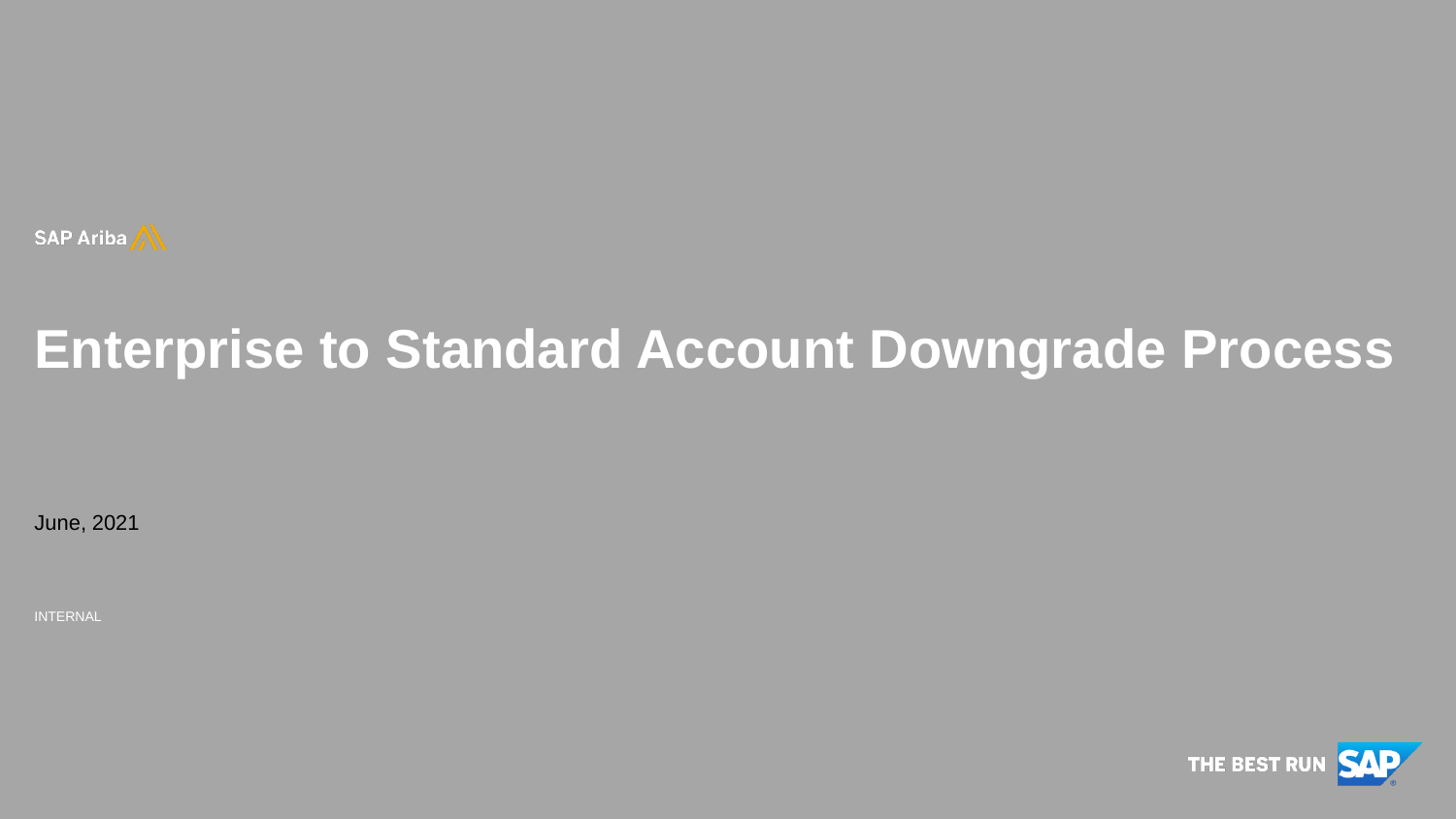## **Downgrade Criteria**

| Downgrade Criteria                                                                   | Must be met for<br>downgrade? | <b>Impact/Action Required by Supplier or Buyer</b>                                                               |
|--------------------------------------------------------------------------------------|-------------------------------|------------------------------------------------------------------------------------------------------------------|
| Account status is in good standing                                                   | <b>Must</b>                   | If account is suspended, supplier must work with Ariba to clear SMP invoice (as in<br>AHA) prior to downgrading. |
| There is no outstanding supplier fee                                                 | <b>Must</b>                   | Must be paid by supplier or Ariba must cancel/write-off the fee.                                                 |
| Order routing method is email                                                        | <b>Must</b>                   | Order routing method must be updated to "Email" and the account admin email<br>ID must be populated.             |
| No Integration (cXML, EDI, Punch-out, ACIG)<br>configuration done                    | <b>Must</b>                   | Buyer must remove profile and punch-out URLS and deactivate ACIG.                                                |
| Catalog not published                                                                | <b>No</b>                     | Post downgrade catalog cannot be viewed/updated. Catalog suppliers cannot be<br><b>Standard Account.</b>         |
| Not Collaborative Supply Chain (CSC) enabled                                         | <b>Must</b>                   | Must disable CSC for all CSC relationships by respective buyers.                                                 |
| Reports not created                                                                  | <b>No</b>                     | If reports are created access to them will be lost.                                                              |
| Payment Method is not AribayPay (ACH)                                                | <b>Must</b>                   | Choose alternative method or supplier will be unable to use it when they<br>downgrade.                           |
| No pending enablement task related to<br>Catalog/Supply Chain Finance (SCF)/AribaPay | <b>No</b>                     | Buyer should remove Enterprise related SE task.                                                                  |
| Long-term doc archiving not configured                                               | <b>Must</b>                   |                                                                                                                  |
| Invoice zip not configured                                                           | <b>No</b>                     | Will not be able to download the archive.                                                                        |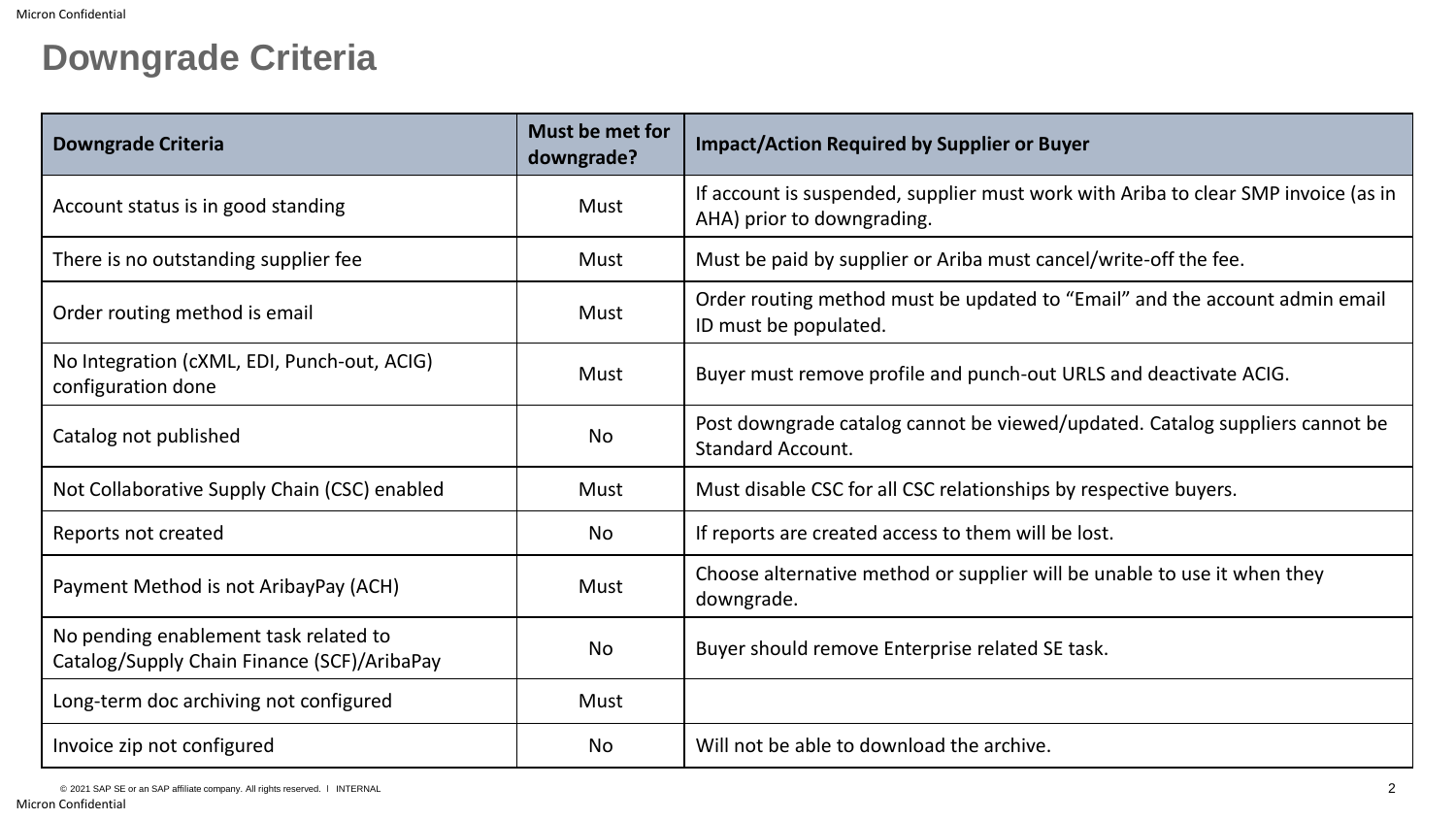#### Micron Confidential **Help Center Instructions**

| SAP<br><b>Help Center Contact us</b>                                                                                                                                                                                                                                                                                            | <b>SAP</b> Help Center Contact us                                                                                                                                                                  | ◠                                                                                                                                  |
|---------------------------------------------------------------------------------------------------------------------------------------------------------------------------------------------------------------------------------------------------------------------------------------------------------------------------------|----------------------------------------------------------------------------------------------------------------------------------------------------------------------------------------------------|------------------------------------------------------------------------------------------------------------------------------------|
| Contact us<br>Home<br>Learning                                                                                                                                                                                                                                                                                                  |                                                                                                                                                                                                    |                                                                                                                                    |
| Start here to find your answer.                                                                                                                                                                                                                                                                                                 | Home Learning Contact us                                                                                                                                                                           | Recommendations*                                                                                                                   |
| $x \alpha$<br>account downgrade                                                                                                                                                                                                                                                                                                 | Requested language of support: English Change?<br>Note: If agents are unavailable to support in the language you've chosen, support will be provided with the assistance of a translation service. | Search                                                                                                                             |
| Browse below for our AI-based recommendations*                                                                                                                                                                                                                                                                                  | 1. Tell us what you need help with.                                                                                                                                                                | (?) How do I downgrade my fully enabled account<br>to a Standard account?                                                          |
| How do I downgrade my fully enabled account to a Standard account?<br>FAQ<br>2 Apr 9, 2021<br>Question How do I downgrade my fully enabled Enterprise account to a Standard account? Answer Your account<br>may be eligible for a downgrade if the following criteria are met: You must not have any outstanding supplier fees. | Subject:* account downgrade                                                                                                                                                                        | (?) What is the difference between Enterprise and<br>Standard accounts?                                                            |
| Can't find what you're looking for?<br><b>Contact us</b><br>ABUSINESS CONTINUES APPROVAL                                                                                                                                                                                                                                        | Full description:*   Downgrade Enterprise Account                                                                                                                                                  | (?) What is a valid billing dispute?                                                                                               |
| Step 1: Click the question mark icon on top right hand side of the screen to access Help Center                                                                                                                                                                                                                                 | $\boxed{\mathbb{I}}$<br>Attachment:                                                                                                                                                                | (?) Can a standard account merge with an<br>enterprise account?                                                                    |
| <b>Click Contact Us</b><br>Fill in Search with Account Downgrade                                                                                                                                                                                                                                                                | Issue type:<br>Issue area:*                                                                                                                                                                        | ? I have received a notification stating that my<br>supplier has upgraded to an Enterprise account<br>Can I disable this?          |
| Review the Link - How do I downgrade my fully enabled account to a Standard Account -<br>Ensure you are eligible to downgrade                                                                                                                                                                                                   | PO/Invoice Number                                                                                                                                                                                  | 2 Can I set my supplier account type (if Enterprise<br>or Standard) during supplier enablement?                                    |
| If yes - Click Contact Us at the bottom right of screen                                                                                                                                                                                                                                                                         | <b>Top Recommendations:</b><br>(?) How do I downgrade my fully enabled account to a Standard account?                                                                                              | (?) What are the benefits of upgrading to an<br>Enterprise account?                                                                |
|                                                                                                                                                                                                                                                                                                                                 | <sup>(2)</sup> What is the difference between Enterprise and Standard accounts?                                                                                                                    | (?) How do I upgrade to an Enterprise account?                                                                                     |
| 3<br><b>SAP</b><br><b>Help Center Contact us</b><br>Learning Contact us                                                                                                                                                                                                                                                         | 2. How does this impact your normal business processes?                                                                                                                                            | <b>(?)</b> Who should I contact for my SAP Ariba billing<br>issue?                                                                 |
|                                                                                                                                                                                                                                                                                                                                 | Business Impact:*                                                                                                                                                                                  | (?) Why my supplier has their Account Type as                                                                                      |
| Choose this contact method for the fastest resolution of your issue:                                                                                                                                                                                                                                                            |                                                                                                                                                                                                    |                                                                                                                                    |
| ⊔<br>Phone                                                                                                                                                                                                                                                                                                                      | 3. Please review your contact information for correctness                                                                                                                                          | Standard accounts?                                                                                                                 |
| A support engineer will respond to your Service<br>Request by phone                                                                                                                                                                                                                                                             | First name:*                                                                                                                                                                                       | (?) What is a valid billing dispute?                                                                                               |
| Estimated wait time in minutes: 2                                                                                                                                                                                                                                                                                               | Last name:<br>Username                                                                                                                                                                             | (?) Can a standard account merge with an<br>enterprise account?                                                                    |
| Do not record my phone call.                                                                                                                                                                                                                                                                                                    | Company:<br>your.email@suppier.com<br>Email:*                                                                                                                                                      | <b>(?)</b> I have received a notification stating that my<br>supplier has upgraded to an Enterprise account<br>Can I disable this? |
| Other methods you may choose:<br>ਂ ਅ                                                                                                                                                                                                                                                                                            | ro<br>Phone:<br>Extension                                                                                                                                                                          | (?) Can I set my supplier account type (if Enterprise<br>or Standard) during supplier enablement?                                  |
| Live chat: open<br>You will chat with the same product expert that<br>would normally work your Service Request, soon                                                                                                                                                                                                            | Confirm phone:*<br>My phone number is correct.                                                                                                                                                     | (?) What are the benefits of upgrading to an<br>Enterprise account?                                                                |
| after you click Submit.<br>Note: Pop-ups need to be enabled in your<br>browser                                                                                                                                                                                                                                                  | Ariba Network ID:*   AN009988774455<br>To see how your data is used by SAP Ariba, you can visit the SAP Ariba Privacy                                                                              | (?) How do I upgrade to an Enterprise account?                                                                                     |
|                                                                                                                                                                                                                                                                                                                                 | Statement.                                                                                                                                                                                         | <b>(?)</b> Who should I contact for my SAP Ariba billing<br>issue?                                                                 |
|                                                                                                                                                                                                                                                                                                                                 |                                                                                                                                                                                                    | (?) Why my supplier has their Account Type as                                                                                      |
| Back Submit                                                                                                                                                                                                                                                                                                                     |                                                                                                                                                                                                    | From messade when denerating nasswords for<br>One last step                                                                        |

Step 3: Choose to be contact via phone or chat – Click Submit at the bottom right of the screen

Step 2: Fill out all required fields in the form – Click One Last Step at Bottom of Screen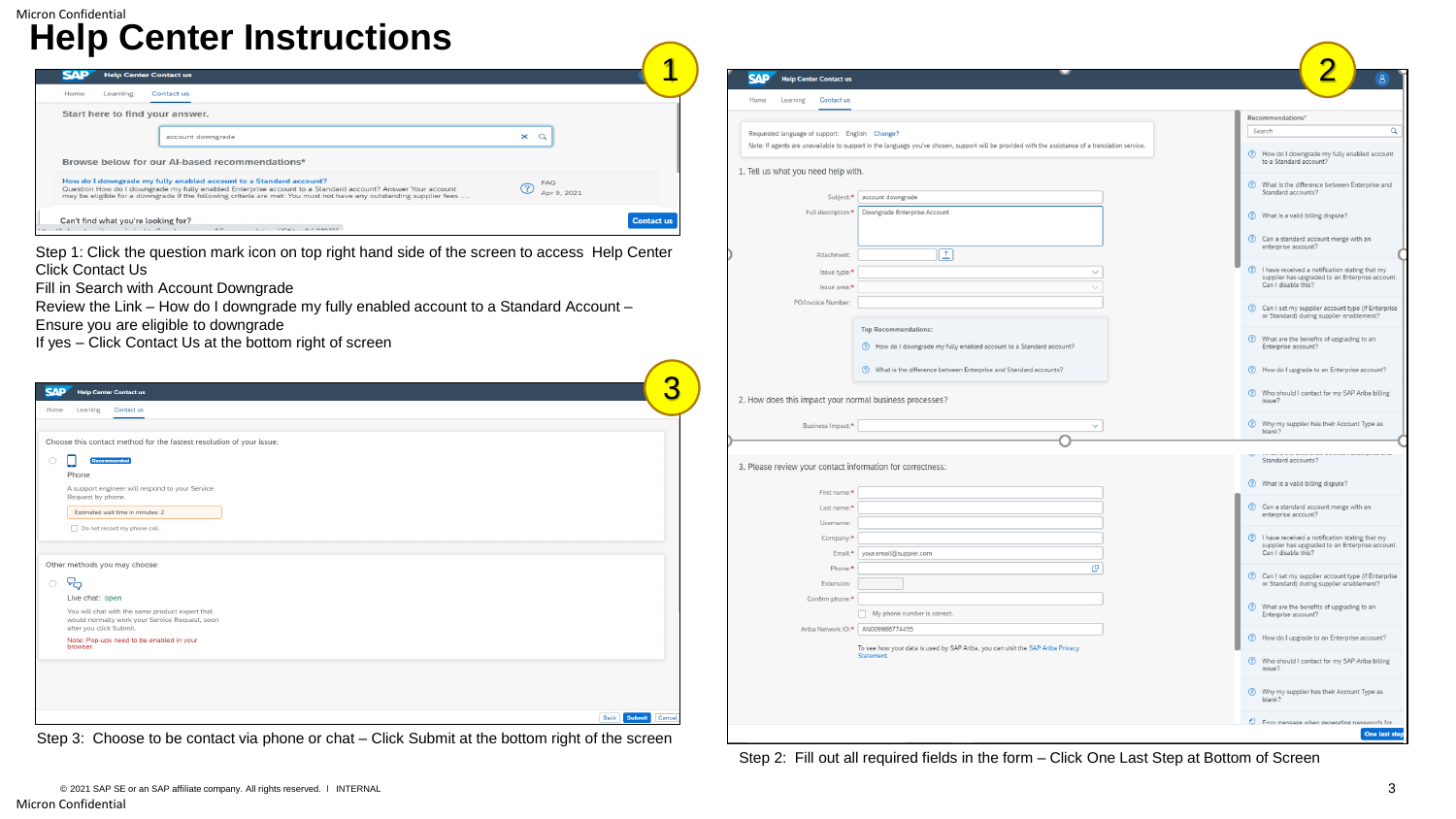

# **Standard to Enterprise Account Upgrade Process**

June, 2021

INTERNAL